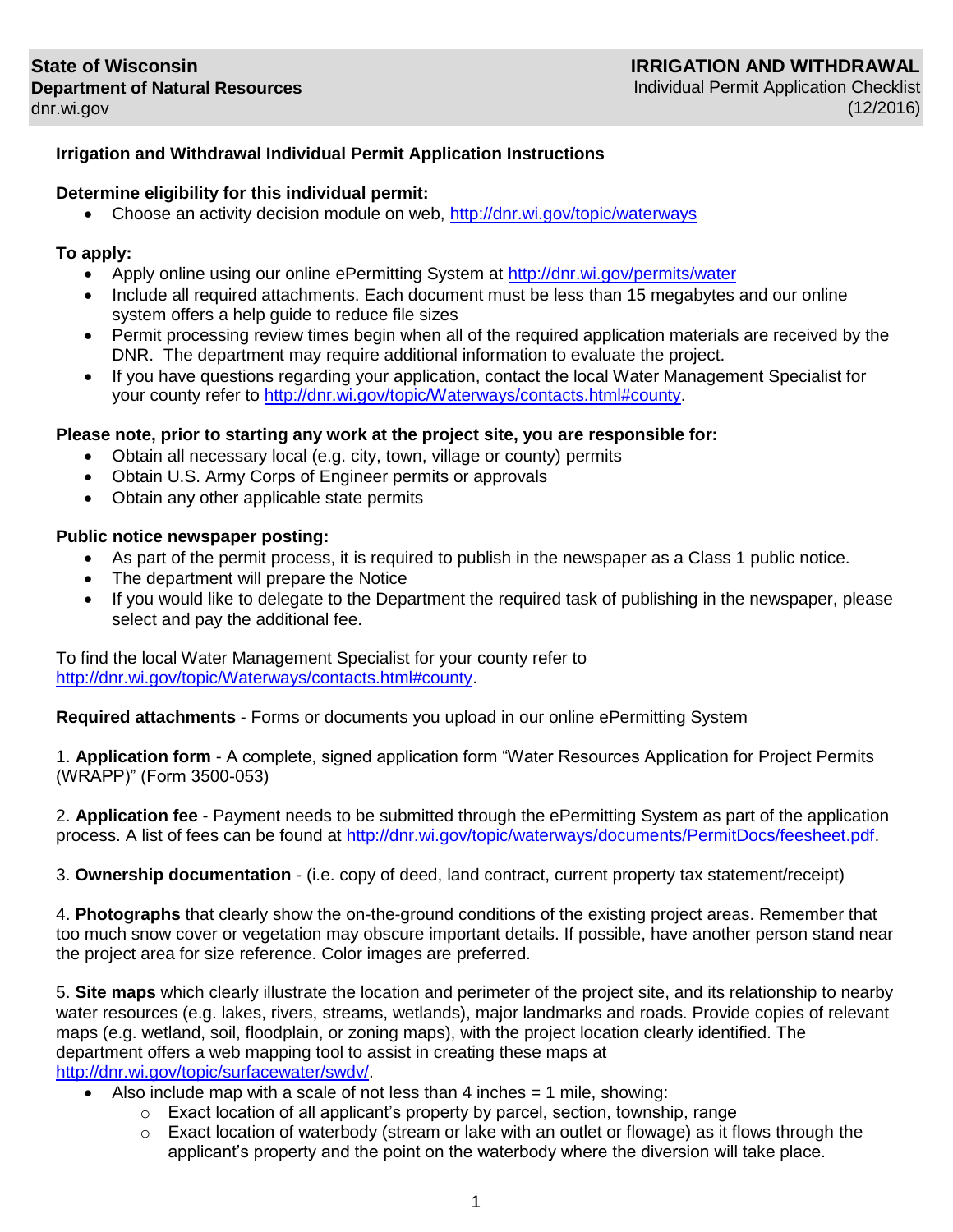6. **Plans and specifications** that show what you intend to do. Plan drawings should be clear and to scale. Be sure to draw all plans as accurately and detailed as possible. The department reserves the right to require additional information to evaluate the project.

7. **Narrative description** of your proposal on a separate page. Please include:

- What the project is, purpose of project, and need for the project
- How you intend to carry out the project, including methods, materials, and equipment
- Your proposed construction schedule and sequence of work
- What temporary and permanent erosion control measures will be used
- The location of any disposal area for dredged or excavated materials
- For disturbances or fill, provide a description of type, composition, and quality of materials
- How you plan to avoid, minimize and mitigate impacts to waterways
- Area (e.g. linear feet) impacted
- 8. **Riparian owners list** Names and addresses of the adjacent property owners.

### 9. **Irrigation supplemental information**

- Proposed diversion
	- $\circ$  Purpose: explain the purpose of the diversion, i.e. agricultural or non-agricultural.
	- o Maximum rate of diversion in gallons per minute
	- o Maximum acreage to be irrigated
	- o How many inches of water per application
	- o Dates, from and to, between which water will be diverted
	- o Type of crop to be irrigated
	- o Maximum number of applications anticipated in a year
- Property to be irrigated
	- $\circ$  Attach an attorney's opinion showing which parcels of property are riparian to the body of water involved using the chain of title test, as described on the following pages. Also indicate parcels of property to which water will be applied which are contiguous to the riparian property. The following pages also describe the allowable use of water on contiguous or non-riparian land. Attach a copy of the deed for each parcel.
- Downstream beneficial users
	- $\circ$  You must obtain waivers of objection from downstream irrigators, owners of hydropower dams, and municipal or industrial waste dischargers. The department will furnish the list of users to you. If a downstream beneficial user does not grant a waiver, you must agree to leave sufficient water in the stream for that user, or the application will be dismissed and a permit will not be issued.
- Legal Description of each parcel of land involved.

|                           |          |          |             | Indicate number of acres in parcel |        |          |
|---------------------------|----------|----------|-------------|------------------------------------|--------|----------|
|                           | Location |          |             | that are:                          |        |          |
| <b>Parcel</b>             | Section  | Township | Range (E/W) | Owned                              | Leased | Tillable |
| Example: NE 1/4 of SW 1/4 | 37       | 68N      | 40E         | 40                                 |        | 23       |
|                           |          |          |             |                                    |        |          |
|                           |          |          |             |                                    |        |          |
|                           |          |          |             |                                    |        |          |
|                           |          |          |             |                                    |        |          |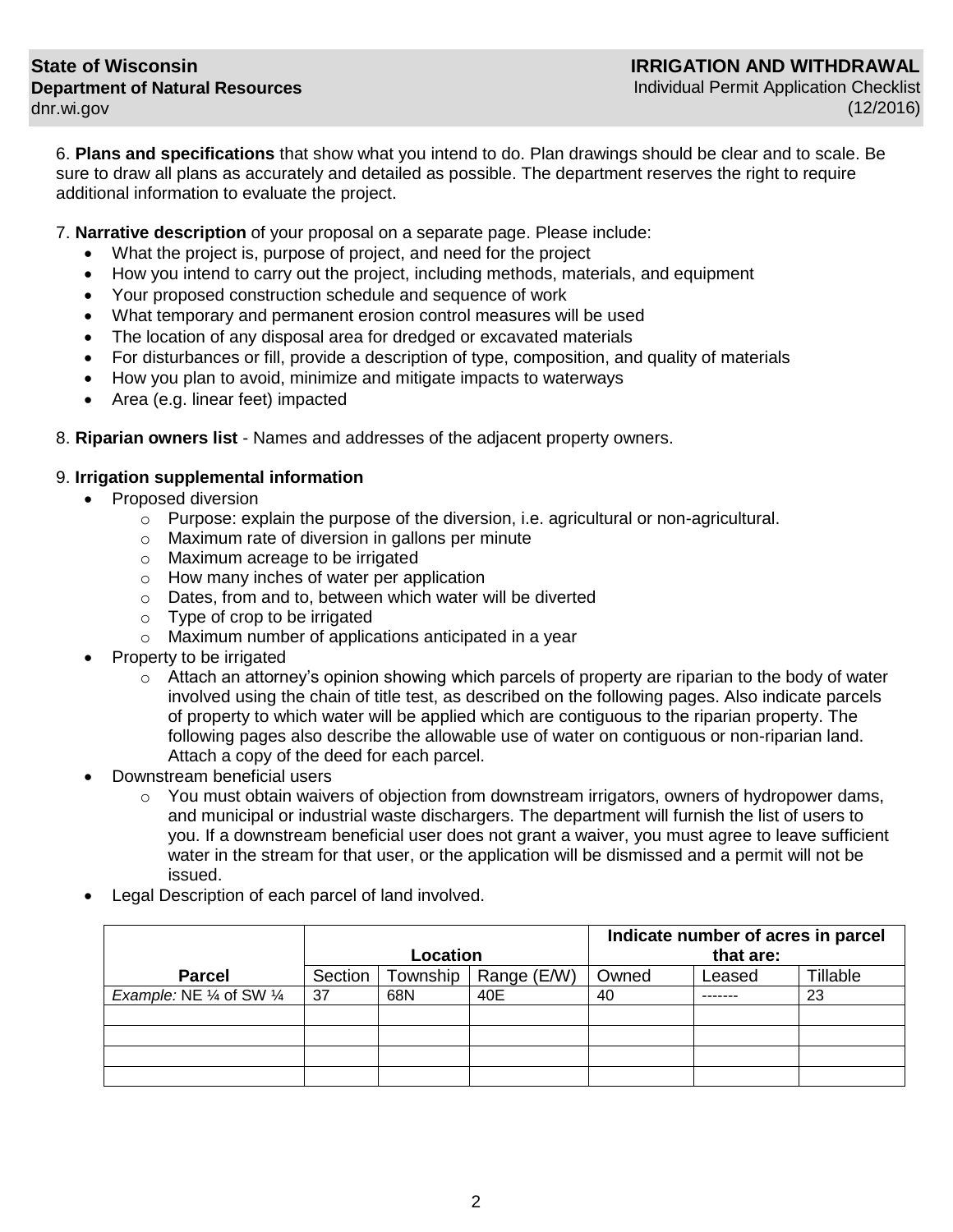**IRRIGATION AND WITHDRAWAL** Individual Permit Application Checklist (12/2016)

10. **Chain of title test** - The chain of title test is used in Wisconsin to determine the acreage of riparian land. Each parcel owned by the applicant must touch the stream or lake, or must be part of a larger parcel touching the stream or lake which has come down in an unbroken chain of title from the original government patent to the present owner in order to be considered riparian under this test. Two questions must be answered for each parcel:

- 1. Does the applicant presently own the property?
- 2. Does the parcel meet the chain of title test?

A parcel, once severed in ownership, cannot be considered riparian unless it touches the stream or lake, or unless its riparian rights were expressly preserved throughout all property transactions involving the parcel. Leased lands must still meet the same requirements as non-leased land and the actual owner of the leased lands must be a co-applicant for the permit.

An attorney's opinion is required to establish that each parcel meets the chain of title test. The attorney must state that he/she has examined the abstract of the title and set forth his/her conclusion regarding the riparian status of lands to be irrigated using the chain of title test. If the attorney has any questions regarding the chain of title test, he/she should contact the Department person [\(http://dnr.wi.gov/topic/Waterways/contacts.html\)](http://dnr.wi.gov/topic/Waterways/contacts.html), processing the permit for advice.

11. **Tillable acreage** - The amount of water that can be diverted for irrigation purposes is limited to the amount reasonably necessary to irrigate the tillable riparian acreage owned by the applicant. Water may be used on contiguous land (land which touches riparian land on a line or at a point) under the applicant's ownership, but the total amount of water to be diverted is limited to that necessary to irrigate tillable riparian lands.

In order to be considered tillable:

- Land must be currently under cultivation,
- Must have been used in the past for cultivation, or
- Must have the capability to grow crops without major land alterations such as extensive grading, clearing or filling.

Land which has never been tilled, but which has proper soil and topographic characteristics to permit agricultural without clearing or other major alterations may be considered tillable land, provided it is the clear intention of the applicant to use this land for crops in the immediate future. Any permit issued may contain provisions that will require such land to be put in cultivation within a specific period of time.

To demonstrate that land is tillable, the applicant must either:

- 1. Attach an NRCS soils map for the area, showing on the map the outline of the lands to be irrigated, and including the soil survey interpretation sheet for each soil type
- 2. A statement from the local NRCS office indicating the tillable acreage in the parcels involved.
- 3. As an alternative, if no new lands are to be irrigated, evidence that a given acreage was under cultivation in the past (aerial photos, crop reports) may be considered sufficient.

12. **Flow metering** - In order for you to remain within your maximum flow rate and total seasonal water allotment, the Department requires that you install a flow meter in the irrigation system. This meter should show instantaneous discharge as well as cumulative volume. Department personnel will visit your site from time to time to determine whether you are complying with permit requirements. Your irrigation system installer can help you locate a supplier of a suitable meter.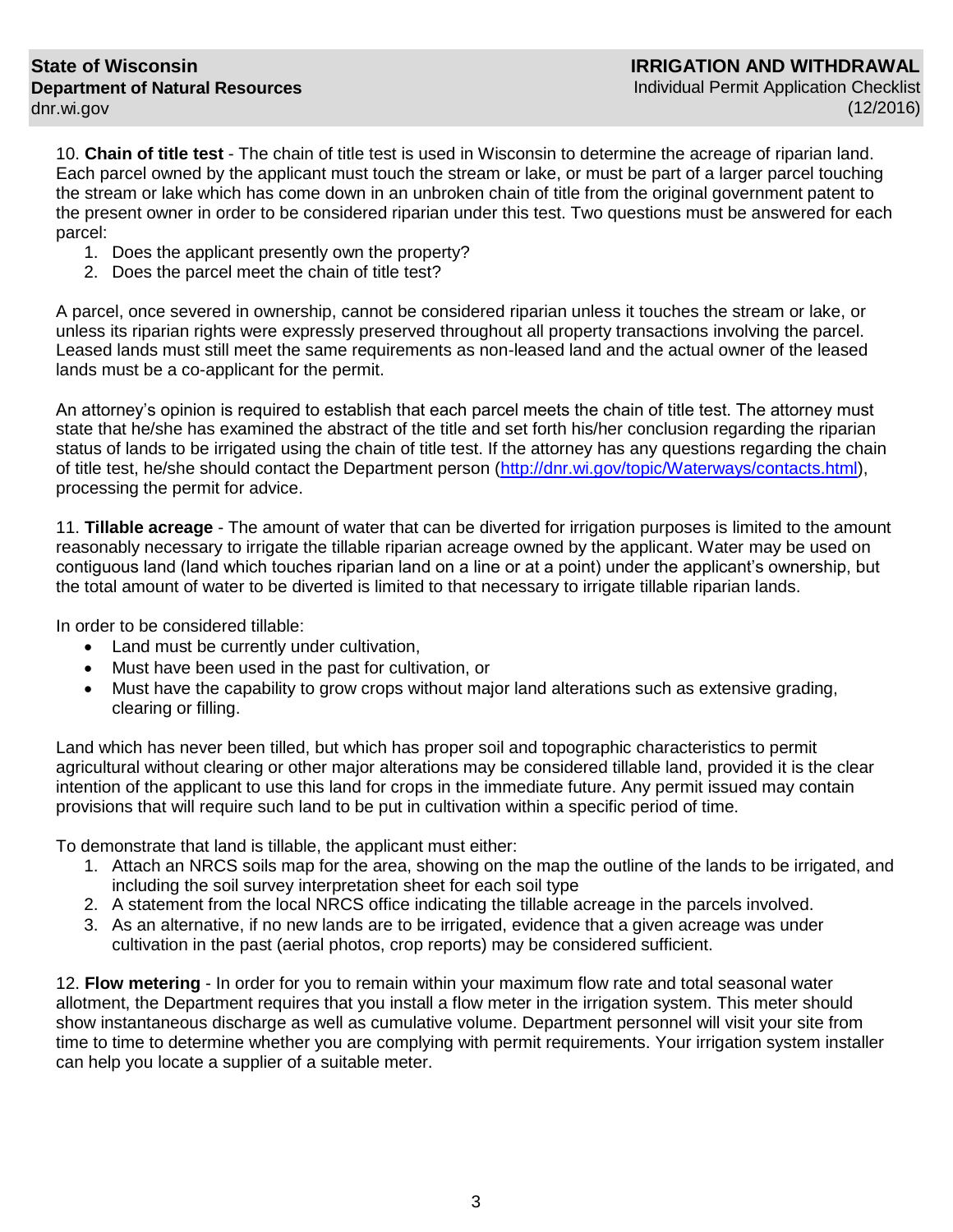13. **Endangered and threatened resources** - The applicant is not required, but is encouraged to request an endangered resources (ER) review letter before applying for the permit. Information on how to obtain a review can be found by visiting the website at [http://dnr.wi.gov/topic/ERReview/Review.html.](http://dnr.wi.gov/topic/ERReview/Review.html) The applicant can also visit the NHI Public Portal, [http://dnr.wi.gov/topic/ERReview/PublicPortal.html,](http://dnr.wi.gov/topic/ERReview/PublicPortal.html) to determine if a full ER Review is required. Read the 'What is an ER Preliminary Assessment and what do the results mean?' section to determine follow-up steps.

14. **Historical and cultural resources -** If you are aware there is a historical or cultural resource present, you are **required** to contact the Wisconsin State Historical Society to verify and receive documentation that the activity will not result in an adverse impact to these resources.

**Stream diversion facts** – Section 30.18, Wisconsin Statutes

| Statutory<br>requirements of<br>Section 30.18   | A permit is required for diversion from streams or lakes with outlet streams for<br>$\bullet$<br>purposes of irrigation or agriculture.<br>A permit may be issued if the diversion will not injure public rights. If non-surplus<br>water is diverted, affected riparians must consent.<br>The department determines the amount of surplus water (water not being<br>beneficially used) available in each case after making detailed field investigations<br>and observations.<br>The department maintains jurisdiction and may determine when diversions must<br>cease. The department may revoke most permits if the diversion is subsequently<br>determined to be harmful to the lake or stream or to other riparians. |
|-------------------------------------------------|---------------------------------------------------------------------------------------------------------------------------------------------------------------------------------------------------------------------------------------------------------------------------------------------------------------------------------------------------------------------------------------------------------------------------------------------------------------------------------------------------------------------------------------------------------------------------------------------------------------------------------------------------------------------------------------------------------------------------|
| Riparian land                                   | Only an owner or lessee of riparian land can receive a permit to divert water.<br>$\bullet$<br>Riparian land consists of parcels of land which touch the lake or stream or are<br>part of a larger assembly of parcels which has always been conveyed as a unit<br>since the original purchase from the government. A riparian permittee may irrigate<br>the land which is contiguous to his riparian land.<br>The department may transfer permits to a new owner of the property<br>Amendments to permits (requests for increased water) are treated in the same<br>manner as new applications.                                                                                                                          |
| <b>Beneficial uses</b>                          | Beneficial uses include water used for power generation, industrial cooling, waste<br>assimilation, public water supply, irrigation and domestic purposes. A certain minimum<br>amount is needed to maintain water levels on streams, lakes and flowages.                                                                                                                                                                                                                                                                                                                                                                                                                                                                 |
| The public                                      | The public is entitled to sufficient water for stream flow, recreation, and aesthetic<br>enjoyment. Boating, fishing and swimming are typical recreational uses.                                                                                                                                                                                                                                                                                                                                                                                                                                                                                                                                                          |
| Preservation of<br>aquatic life and<br>wetlands | Water is needed to maintain sufficient water volume (living space), dissolved oxygen,<br>over and food for various aquatic organisms, including fish. Reduced flow in streams<br>lessens the natural cleaning and flushing action, increases temperature (which reduces<br>the oxygen content), and reduces the available cover afforded by the banks, logs, rocks,<br>etc. It also increases competition for living space. Lowering of water levels for a<br>prolonged period may cause temporary drainage of adjacent wetlands.                                                                                                                                                                                         |
| Water use conflicts                             | In general, there are times of the year when the need for water nears or exceeds the<br>available supply. Some uses are non-consumptive (water is not actually lost to the<br>stream, such as hydro-electric dams. Other uses such as irrigation are consumptive and<br>result in diminished streamflow. To avoid future conflicts, the rights of existing permittees<br>have to be clearly defined before new permits can be issued.                                                                                                                                                                                                                                                                                     |